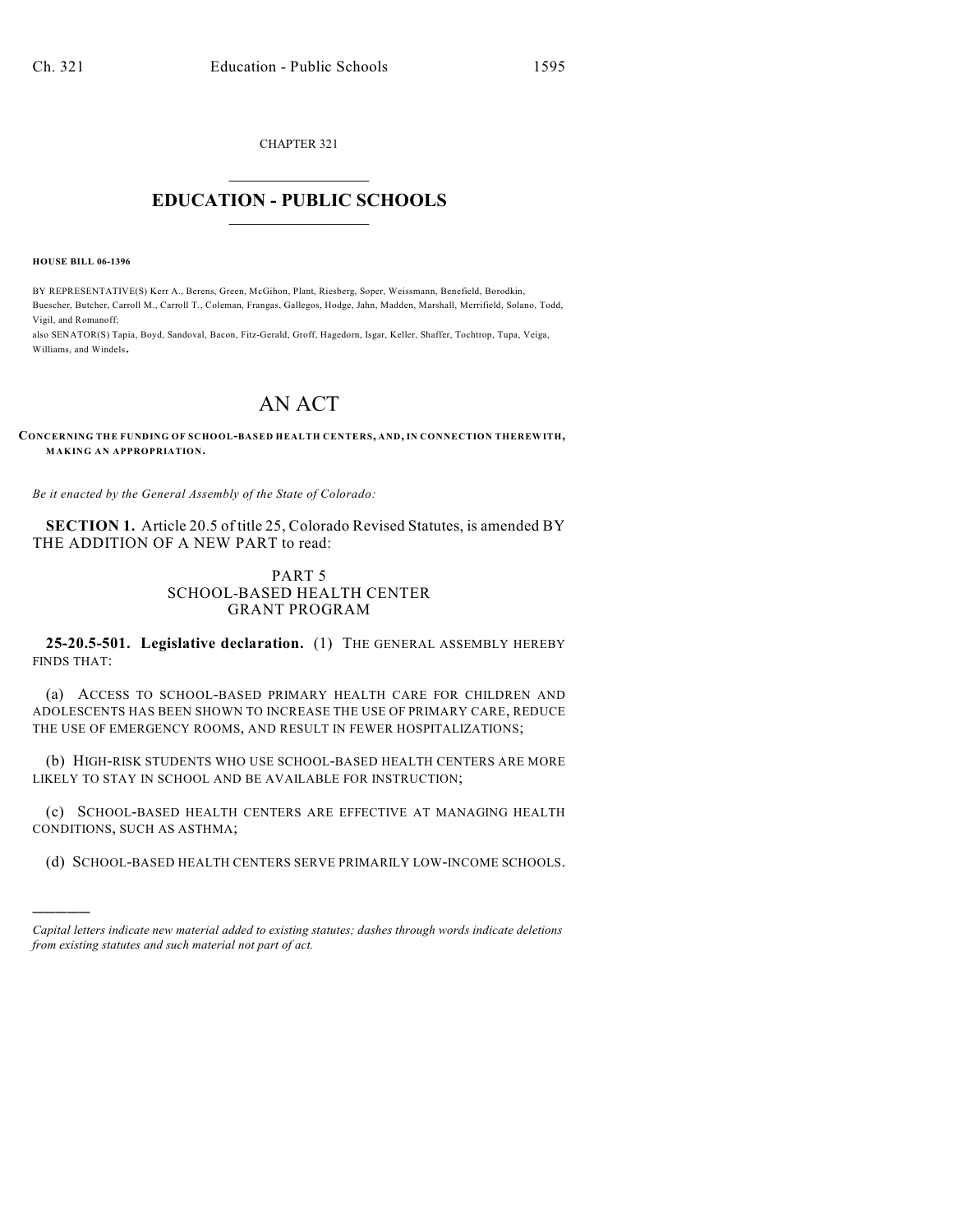THE MAJORITY OF STUDENTS WHO ATTEND SCHOOLS WITH ON-SITE HEALTH CENTERS ARE FROM LOW-INCOME FAMILIES, ARE MEDICALLY UNINSURED OR UNDERINSURED, AND QUALIFY FOR FREE OR REDUCED-COST SCHOOL LUNCH.

**25-20.5-502. Definitions.** AS USED IN THIS PART 5, UNLESS THE CONTEXT OTHERWISE REQUIRES, "SCHOOL-BASED HEALTH CENTER" MEANS A CLINIC ESTABLISHED AND OPERATED WITHIN A PUBLIC SCHOOL BUILDING, INCLUDING CHARTER SCHOOLS AND STATE SANCTIONED GED PROGRAMS ASSOCIATED WITH A SCHOOL DISTRICT, OR ON PUBLIC SCHOOL PROPERTY BY THE SCHOOL DISTRICT. SCHOOL-BASED HEALTH CENTERS ARE OPERATED BY SCHOOL DISTRICTS IN COOPERATION WITH HOSPITALS, PUBLIC OR PRIVATE HEALTH CARE ORGANIZATIONS, LICENSED MEDICAL PROVIDERS, PUBLIC HEALTH NURSES, COMMUNITY HEALTH CENTERS, AND COMMUNITY MENTAL HEALTH CENTERS. THE TERM "SCHOOL-BASED HEALTH CENTER" INCLUDES CLINICS OR FACILITIES AUTHORIZED TO PROVIDE CLINIC SERVICES UNDER SECTION 26-4-513, C.R.S., OR AUTHORIZED TO APPLY FOR AND RECEIVE MEDICAL ASSISTANCE PAYMENTS UNDER A CONTRACT ENTERED INTO PURSUANT TO SECTION 26-4-531, C.R.S.

**25-20.5-503. School-based health center grant program - creation - funding - grants.** (1) THERE IS HEREBY CREATED, IN THE PREVENTION SERVICES DIVISION OF THE DEPARTMENT OF PUBLIC HEALTH AND ENVIRONMENT, THE SCHOOL-BASED HEALTH CENTER GRANT PROGRAM, REFERRED TO IN THIS PART 5 AS THE "GRANT PROGRAM", FOR THE PURPOSE OF ASSISTING THE ESTABLISHMENT, EXPANSION, AND ONGOING OPERATIONS OF SCHOOL-BASED HEALTH CENTERS IN COLORADO. THE GRANT PROGRAM SHALL BE FUNDED BY MONEYS ANNUALLY APPROPRIATED BY THE GENERAL ASSEMBLY SPECIFICALLY FOR SAID PROGRAM.

(2) OPERATORS OF SCHOOL-BASED HEALTH CENTERS MAY APPLY FOR GRANTS FOR THE BENEFIT OF SCHOOL-BASED HEALTH CENTERS. THE GRANT PROGRAM SHALL PROVIDE GRANTS FOR SCHOOL-BASED HEALTH CENTERS SELECTED BY THE DIVISION. THE DIVISION, IN CONSULTATION WITH SCHOOL-BASED HEALTH CENTERS, SHALL DEVELOP CRITERIA UNDER WHICH THE GRANTS ARE DISTRIBUTED AND EVALUATED. IN DEVELOPING THE CRITERIA FOR GRANTS, THE DIVISION SHALL GIVE PRIORITY TO CENTERS THAT SERVE A DISPROPORTIONATE NUMBER OF UNINSURED CHILDREN OR A LOW-INCOME POPULATION OR BOTH AND MAY AWARD GRANTS TO ESTABLISH NEW SCHOOL-BASED HEALTH CENTERS, TO EXPAND PRIMARY HEALTH SERVICES, BEHAVIORAL HEALTH SERVICES, OR ORAL HEALTH SERVICES OFFERED BY EXISTING SCHOOL-BASED HEALTH CENTERS, TO EXPAND ENROLLMENT IN THE CHILDREN'S BASIC HEALTH PLAN, OR TO PROVIDE SUPPORT FOR ONGOING OPERATIONS OF SCHOOL-BASED HEALTH CENTERS. NONE OF THE GRANTS SHALL BE AWARDED TO PROVIDE ABORTION SERVICES IN VIOLATION OF SECTION 50 OF ARTICLE V OF THE STATE CONSTITUTION.

(3) THE DIVISION SHALL SPECIFY AND PROVIDE TO POTENTIAL GRANT RECIPIENTS THE FOLLOWING INFORMATION:

(a) PROCEDURES AND TIMELINES BY WHICH AN OPERATOR OF A SCHOOL-BASED HEALTH CENTER MAY APPLY FOR A GRANT;

(b) GRANT APPLICATION CONTENTS;